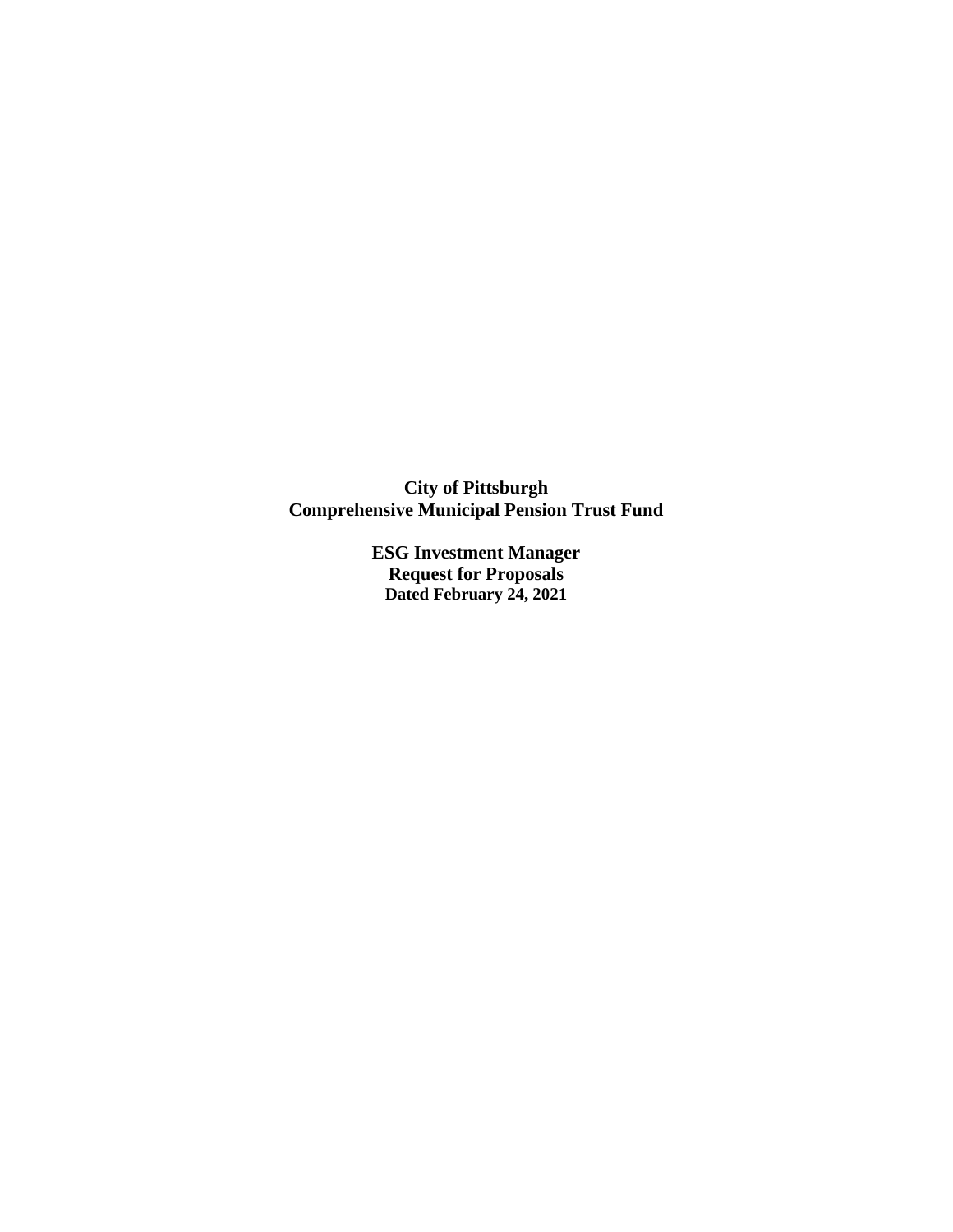# **City of Pittsburgh Comprehensive Municipal Pension Trust Fund**

**ESG Investment Manager Request for Proposals Dated February 24, 2021**

# **TABLE OF CONTENTS**

| $2^{\circ}$  |                                            |  |
|--------------|--------------------------------------------|--|
|              |                                            |  |
| $\mathbf{A}$ |                                            |  |
|              |                                            |  |
| 6.           |                                            |  |
|              |                                            |  |
| 8.           |                                            |  |
| 9            |                                            |  |
|              | 10. MINORITY BUSINESS ENTERPRISE ("MBE") / |  |
|              |                                            |  |

# **ATTACHMENTS**

| ATTACHMENT 1 - MINIMUM QUALIFICATION CERTIFICATION9 |  |
|-----------------------------------------------------|--|
|                                                     |  |
|                                                     |  |
|                                                     |  |
|                                                     |  |
|                                                     |  |
|                                                     |  |

# **ATTACHMENT 3 – PROSPECTIVE ESG INVESTMENT MANAGER CERTIFICATION SHEET……………………………………….………..…….........16**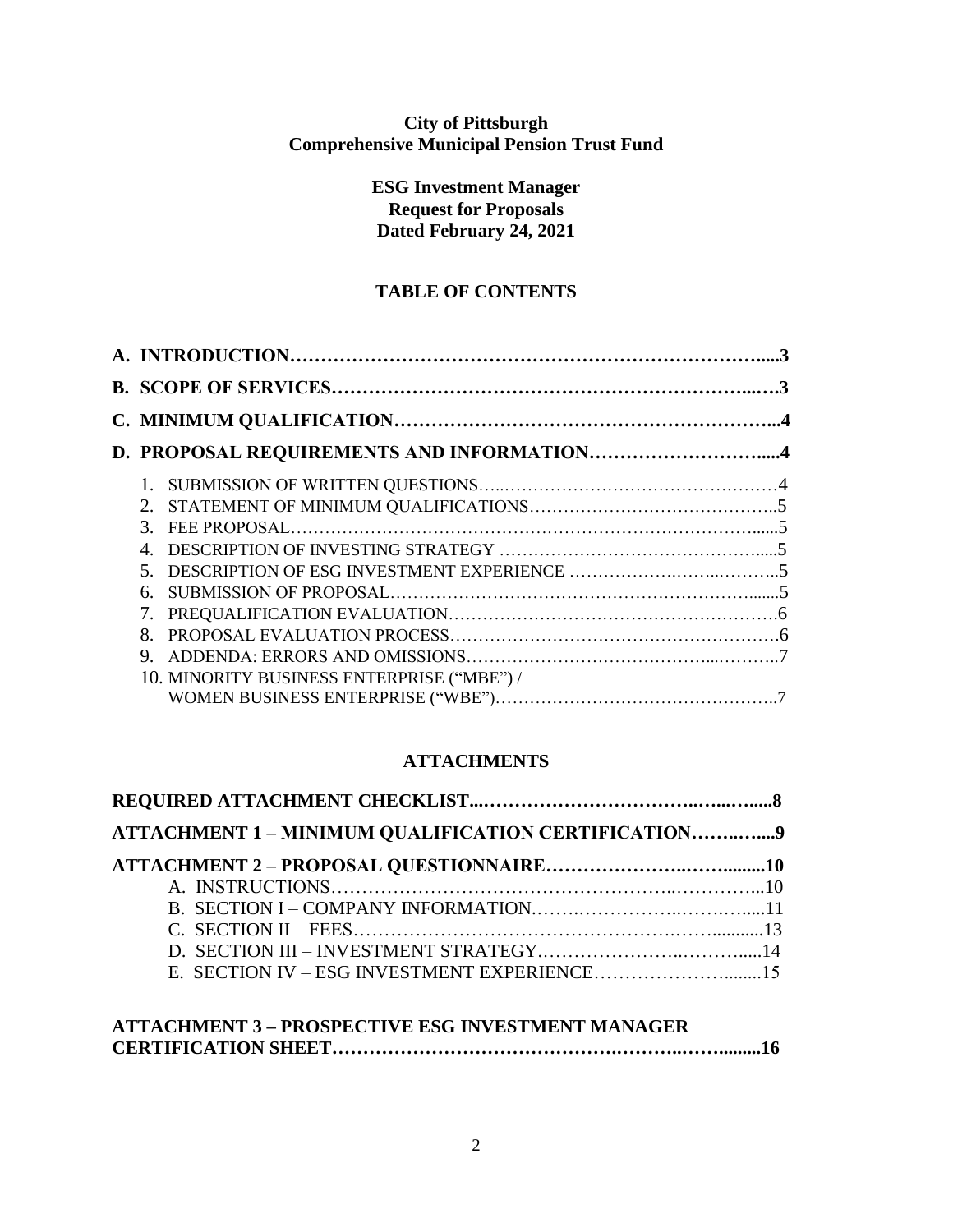# **City of Pittsburgh Comprehensive Municipal Pension Trust Fund**

# **ESG Investment Manager Request for Proposals Dated February 24, 2021**

## **A. INTRODUCTION**

In 1987, the Comprehensive Municipal Pension Trust Fund ("CMPTF") of the City of Pittsburgh was created to consolidate the assets of three pension plans covering employees of the City for the purpose of providing funding to cover the retiree obligation to its employees and to achieve the best possible return on investments. Today the CMPTF serves more than 3,000 active employees and over 3,500 retirees.

The CMPTF is governed by a seven-member non-compensated Retirement Board. The Director of the Department of Finance for the City of Pittsburgh is the executive director for administration of the CMPTF. The Board is solely responsible for establishing policy and through the executive director, for the administration and management of the CMPTF investments.

The CMPTF is seeking proposals from qualified companies to serve as an investment manager for the purposes of an environmental, social, and governance investment allocation ("ESG Investment Manager") with a focus on aligning the underlying investment holdings with the values and beliefs of the trustees and participants of the plan.

The term of the engagement with the selected ESG Investment Manager will be two (2) years with two (2) one-year extension options. The ESG Investment Manager is expected to commence services on June 1, 2021.

The CMPTF shall make its selection based upon the prospective company's services, experience, reputation, and fees.

## **B. SCOPE OF SERVICES**

The CMPTF and its Board believes that by investing in companies who practice responsible initiatives in a transparent manner, investors are encouraging behaviors that align with CMPTF's underlying values and beliefs. As a Plan initiative, the Board is seeking requests for proposals for a Socially Responsible Global Equity investment manager. The Board's goal in this initiative is to partner with an investment manager who will practice active engagement with their investments to help promote sustainable best practices, thus creating long-term shareholder value. This mandate must adhere to the Fund's Socially Responsible Investing Program policy guidelines, as described in the CMPTF's investment policy and listed below.

# CMPTF ESG Investment Policy

a. Dedicated investment mandates that the CMPTF Investment Policy will incorporate socially responsible investment factors through a positive screening investment approach. Positive screening selects companies based on specific investment factors including environmentally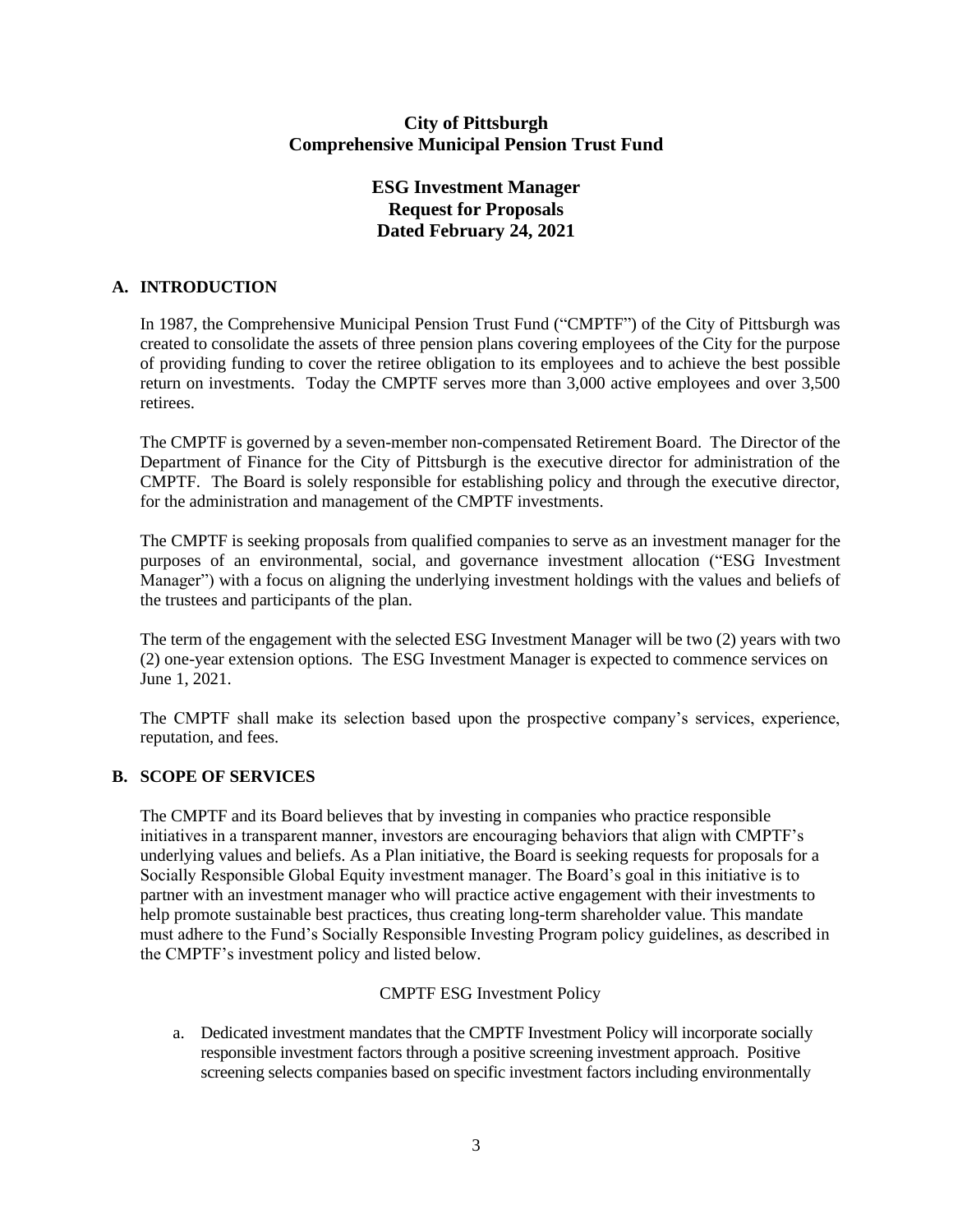friendly products and practices as well as socially responsible businesses procedures. CMPTF requests that the positive screens include:

- 1. Protection of the Environment:
	- i. Consider companies that engage in development and implementation of environmentally friendly products and services.
	- ii. Consider companies that preserve the planet's ecological heritage and creating environmentally sensitive and innovative technologies.
	- iii. Consider companies that undertake energy conservation initiatives and develop alternative renewable and clean energy resources.
- 2. Reduce Arms Production
	- i. Support shareholder actions to limit weapon productions, limit foreign sales of weapons and convert corporate capacity and energy to non-military uses and initiatives.
- 3. Promotion of Human Dignity
	- i. Use shareholder resolutions and other means to encourage companies to provide sufficient wages, working conditions and other social benefits that enable their employees and families to a balanced working life.
	- ii. Encourage efforts by companies to promote a respect for fundamental human rights throughout the countries in which they operate and sell products or services.
	- iii. Favor companies that actively promote corporate policies on equal pay and promotion opportunities for women and minorities.
	- iv. Encourage efforts by companies to promote the active participation of women and minorities in the representation and management of the company, particularly in creation of company policies and decision-making as well as inclusion in executive and corporate leadership.
	- v. Favor companies who strive to make a positive impact on housing, health care, and other necessary services that improve the quality of life for the under-served population.
	- vi. Favor companies that engage in practices or policies intended to end human trafficking.
	- vii. Favor companies who exhibit the ability to hire and advance the careers of women and minorities.

The aforementioned screens are to be a beginning reference point for this Global Equity ESG mandate.

## **C. MINIMUM QUALIFICATIONS**

Prospective ESG Investment Managers must meet the following minimum qualifications to the CMPTF's satisfaction to be given further consideration. Failure to satisfy the minimum qualifications may result in the rejection of the proposal.

The selected ESG Investment Manager must have at least five years of experience as of January 1, 2021, providing the services described under this Request for Proposals ("RFP"), and these services must be a specialization of the company.

## **D. PROPOSAL REQUIREMENTS AND INFORMATION**

At a minimum, the proposal must include the following information to be considered and must comply with the stated submission instructions and procedures: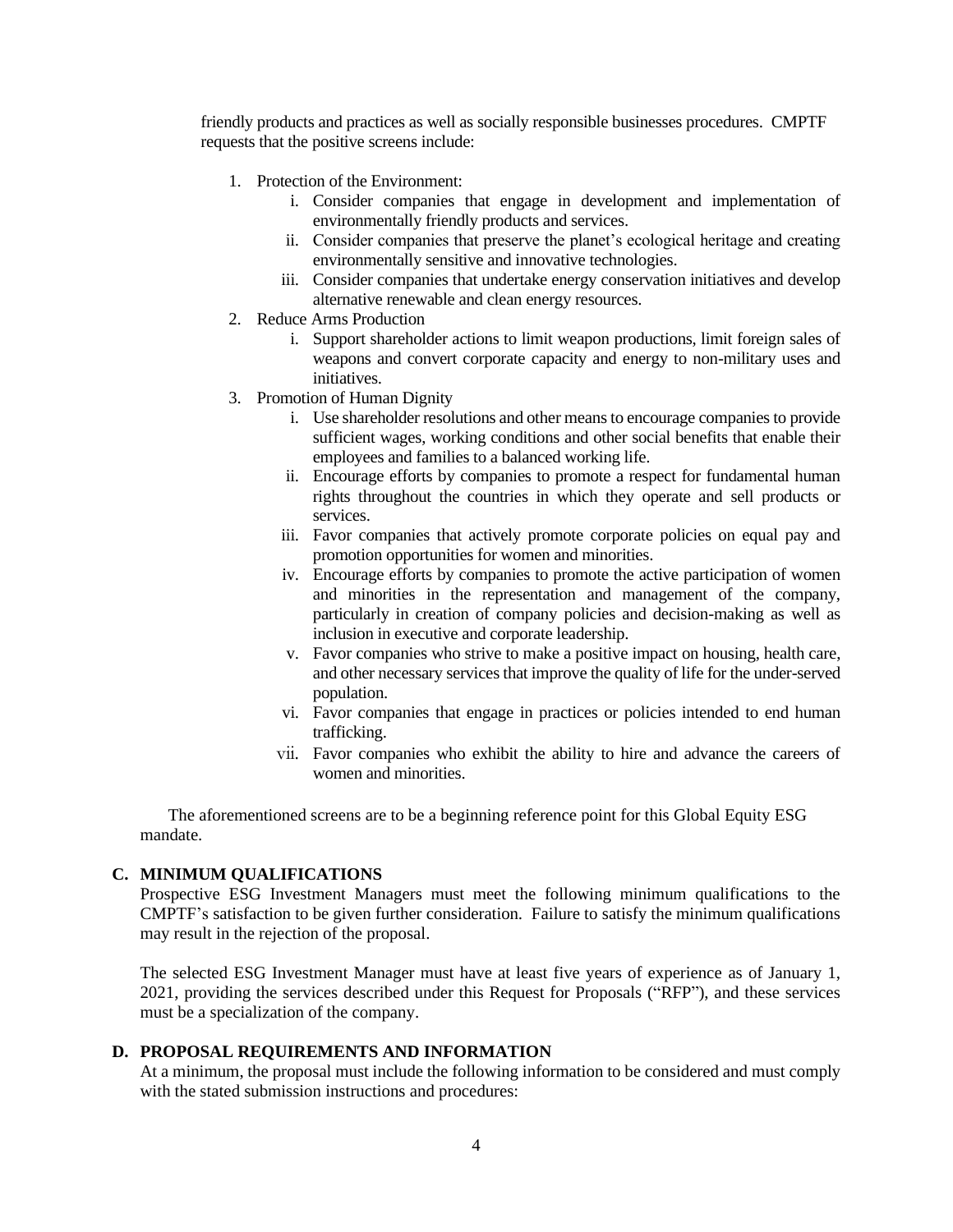1. Submission of Written Questions

Questions that Prospective ESG Investment Managers may have regarding the information to be presented in this RFP must be received by the CMPTF Solicitor, Frederick N. Frank, via e-mail [frank@fgbmp.com](mailto:frank@fgbmp.com) or facsimile transmission at (412) 471-7351, no later than March 12, 2021, 5:00 p.m. local time. Without divulging the source of any query, all questions and the CMPTF responses will be available on the CMPTF website info page available at [pittsburghpa.gov](http://cmptf.pittsburghpa.gov/) after March 16, 2021.

2. Statement of Minimum Qualifications

All Prospective ESG Investment Managers must complete a Statement of Minimum Qualifications *(Attachment 1)* substantiating that the Prospective ESG Investment Manager satisfied the minimum qualifications requirement. Failure to provide complete and accurate information may result in rejection of the proposal.

3. Fee Proposal

All Prospective ESG Investment Managers must submit their fees in the format prescribed in the questionnaire *(Attachment 2)*. Any material deviation from the prescribed format, in the sole discretion of the CMPTF, may result in rejection of the Proposal.

4. Description of Investing Strategy

All Prospective ESG Investment Managers must describe their ESG investment strategy in the format prescribed in the questionnaire *(Attachment 2)*.

5. Description of ESG Investment Experience

All Prospective ESG Investment Managers must describe their experience with ESG investing in the format prescribed in the questionnaire *(Attachment 2)*.

- 6. Submission of Proposal
	- a. Submit ten (10) written copies of your Proposal in a sealed package and one version electronically to the CMPTF Solicitor, Frederick N. Frank, at frank@fgbmp.com. One written copy must contain a cover letter with original signature of a person authorized to contractually bind the Prospective ESG Investment Manager, to be labeled "Master Copy", and placed in a loose-leaf, three-ringed binder, which displays the Prospective ESG Investment Manager's name on the outside front cover and the spine. (Do not submit the Master Copy with spiral binding).
	- b. All Proposals must be delivered by March 29, 2021, 5:00 p.m. local Pittsburgh, PA time. Proposals received, in whole or in part, after this date and time will not be considered. The sealed Proposals must be plainly marked with the title, company name and address, and must be marked with "CMPTF ESG Investment Manager Proposal," as shown below.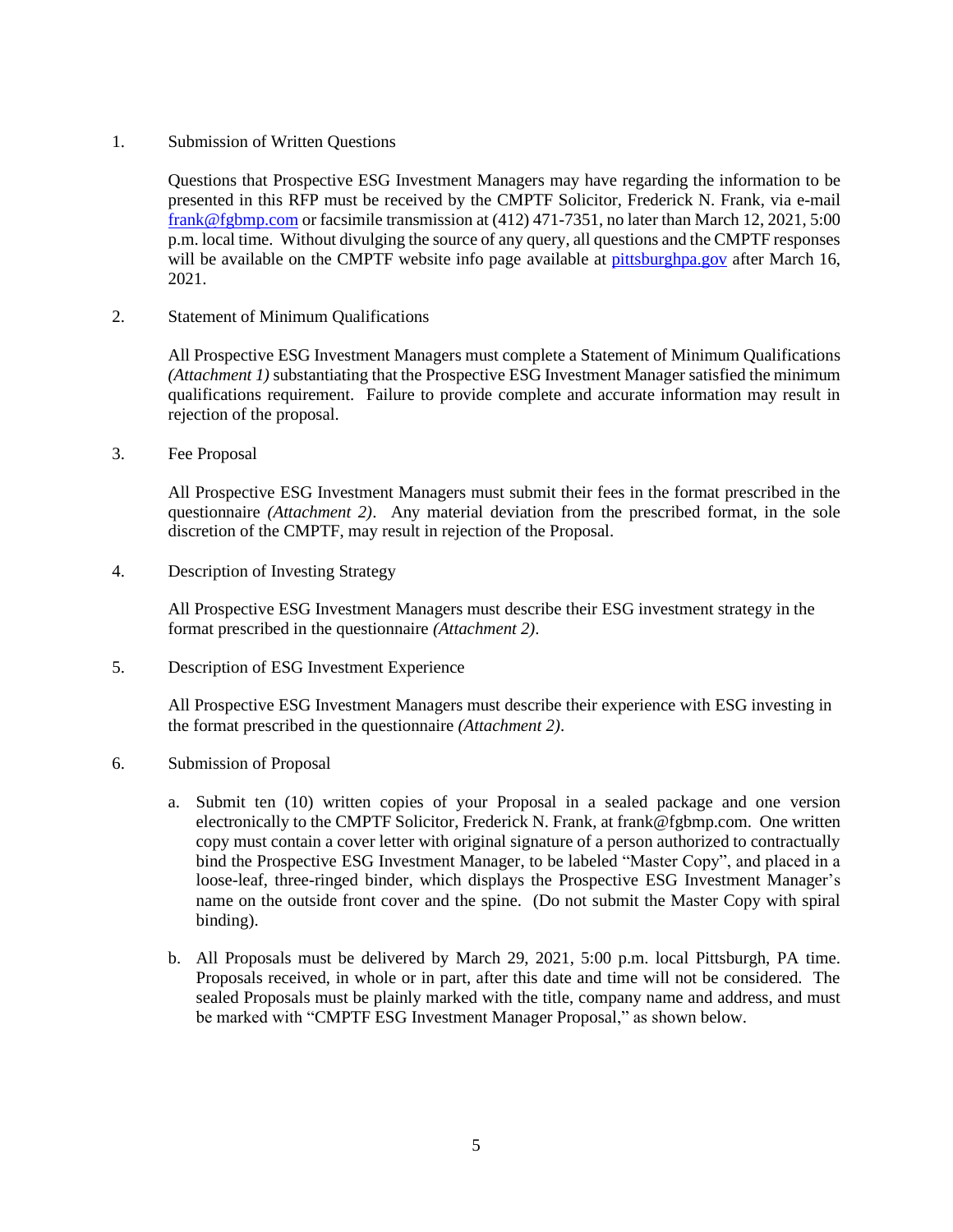Ten (10) Written Copies and One (1) Electronic Version Comprehensive Municipal Pension Trust Fund Attention: Douglas Anderson, Executive Director City of Pittsburgh Room 200 414 Grant Street Pittsburgh, PA 15219

- c. All Proposals shall include the documents identified in the Required Attachment Checklist. Proposals not including the proper required attachments may be deemed nonresponsive. A non-responsive Proposal is one that does not meet the basic Proposal requirements.
- d. A Proposal may be rejected if it is conditional or incomplete, deemed non-responsive, or if it contains any alterations of form or other irregularities of any kind. The CMPTF may reject any Proposal and may, in its sole discretion, waive any immaterial deviation in a Proposal. The CMPTF waiver of any immaterial defect shall in no way modify the Request for Proposals or excuse the Prospective ESG Investment Manager from full compliance with all requirements if selected and engaged.
- e. Costs for developing Proposals and participating in the selection process are the sole responsibility of the Prospective ESG Investment Manager and shall not be charged to the CMPTF.
- f. An individual who is authorized to contractually bind the Prospective ESG Investment Manager shall sign the Prospective ESG Investment Manager Certification Sheet *(Attachment 3)*. The signature must indicate the title or position that the individual holds in the company. An unsigned Proposal may be rejected.
- g. A Prospective ESG Investment Manager may withdraw its Proposal by submitting a written withdrawal request to the CMPTF, signed by the Prospective ESG Investment Manager or an authorized agent.
- h. The CMPTF shall have no obligation during the evaluation to discover and report to the Prospective ESG Investment Manager any defects or errors in the submitted documents.
- 7. Prequalification Evaluation

Each Proposal package will be inspected to ascertain that it is properly sealed, labeled, and received by the deadline. Proposals not passing this inspection may be rejected.

- 8. Proposal Evaluation Process
	- a. The Proposal must be organized to correspond with all requirements and formats set forth in this Request for Proposals. The Proposal should be clear and concise and must be complete. All information must be contained in the Proposal. No assumptions will be made regarding the intentions of the Prospective ESG Investment Manager in submitting the Proposal. Written Proposals must be organized in a manner to facilitate ease of review by evaluators. All sections will be used in the evaluation.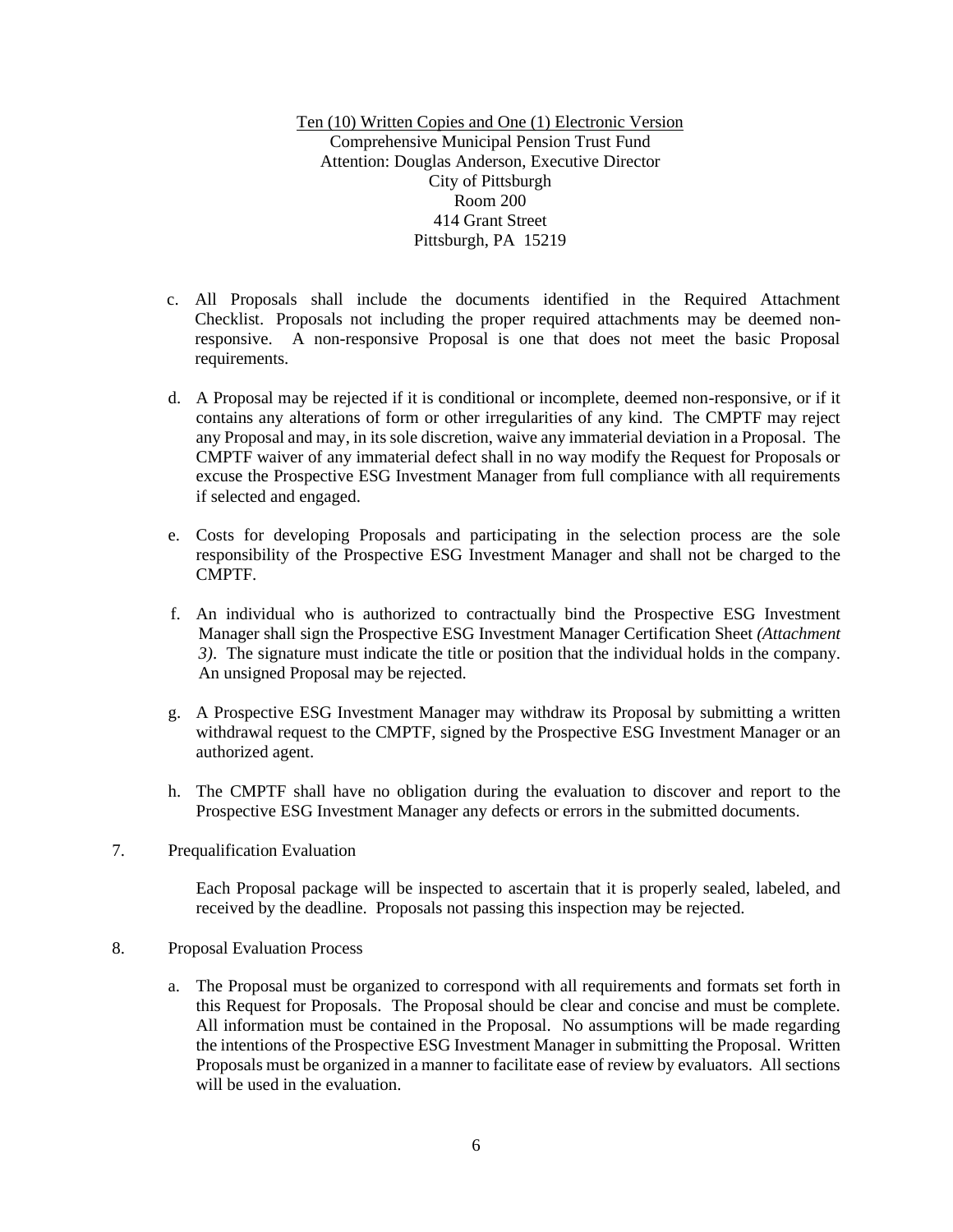- b. All Proposals submitted will be evaluated for form and content in accordance with the provisions stated in this Request for Proposals. Clarifications may be requested from the Prospective ESG Investment Manager at any phase of the evaluation process for the purpose of clarifying ambiguities in the information presented in the Proposal.
- c. Proposals and any subsequent presentations should be submitted with the most favorable terms the Prospective ESG Investment Manager can offer. If the CMPTF is unable to consummate a professional services contract with the selected ESG Investment Manager for any reason, the CMPTF reserves the right to award a contract to the next highest scoring responsive and responsible Prospective ESG Investment Manager whose Proposal conforms to the requirements of this Request for Proposals.
- d. The purpose of the Proposal evaluation process is two-fold: (1) to assess the responses for compliance with the minimum qualifications as well as content and format requirements; and (2) to identify the Prospective ESG Investment Manager that has the highest probability of successfully performing the services described herein. The evaluation process will be conducted in a comprehensive and impartial manner.
- e. The CMPTF reserves the right to reject all Proposals.
- 9. Addenda: Errors and Omissions

The CMPTF may modify any part of this Request for Proposals in writing by issuance of an addendum. Addenda issued prior to the final filing date for submission of Proposals will be available on the CMPTF website info page at: [http://pittsburghpa.gov/.](http://pittsburghpa.gov/)

Addenda issued after the final filing date will be sent to all responding Prospective ESG Investment Managers who are still under consideration at the time of the issuance of the addenda.

If a Prospective ESG Investment Manager discovers any ambiguity, conflict, discrepancy, omission or other error in this Request for Proposals, the Prospective ESG Investment Manager shall immediately notify the CMPTF of such error in writing and request clarification or modification of the document. Such notice shall be given before the final filing date for submission of Proposals. Modifications of the Request for Proposals by the CMPTF shall be made by addenda as described above.

10. Minority Business Enterprise (MBE) and Women Business Enterprise (WBE)

Minority Business Enterprise (MBE) or Women Business Enterprise (WBE) participation is requested from Prospective ESG Investment Managers. Proposals shall include a plan on how and to what extent the MBE/WBE participation will be utilized.

The goals suggested by the CMPTF for the MBE and WBE utilization are 25% and 10%, respectively.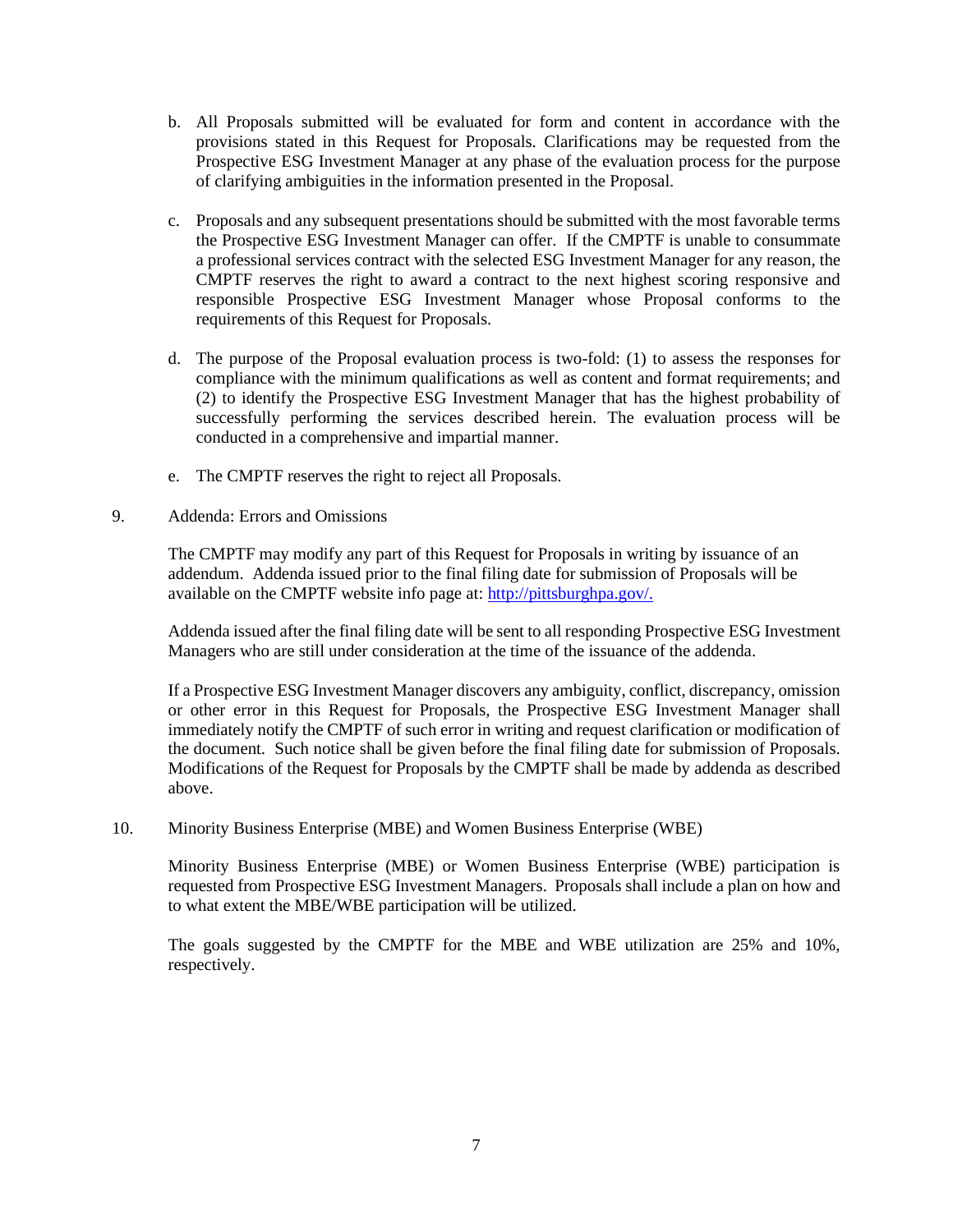### REQUIRED ATTACHMENT CHECKLIST

#### COMPREHENSIVE MUNICIPAL PENSION TRUST FUND

### **ESG Investment Manager Request for Proposals**

### *A complete Proposal package will consist of the items identified below*

Complete this checklist to confirm that the following items are included in the Proposal. Place a check mark or "X" next to each item that you are submitting. For the Proposal to be responsive, all required attachments must be returned, including this checklist. Submit ten (10) written copies and one (1) electronic copy of the Proposal to the CMPTF. The Master Copy must contain original signatures.

| Attachment:  | <b>Attachment Name/Description:</b>                                     |
|--------------|-------------------------------------------------------------------------|
| Attachment 1 | Minimum Qualifications Certification                                    |
| Attachment 2 | <b>Proposal Questionnaire</b>                                           |
| Attachment 3 | <b>Prospective ESG Investment Manager</b><br><b>Certification Sheet</b> |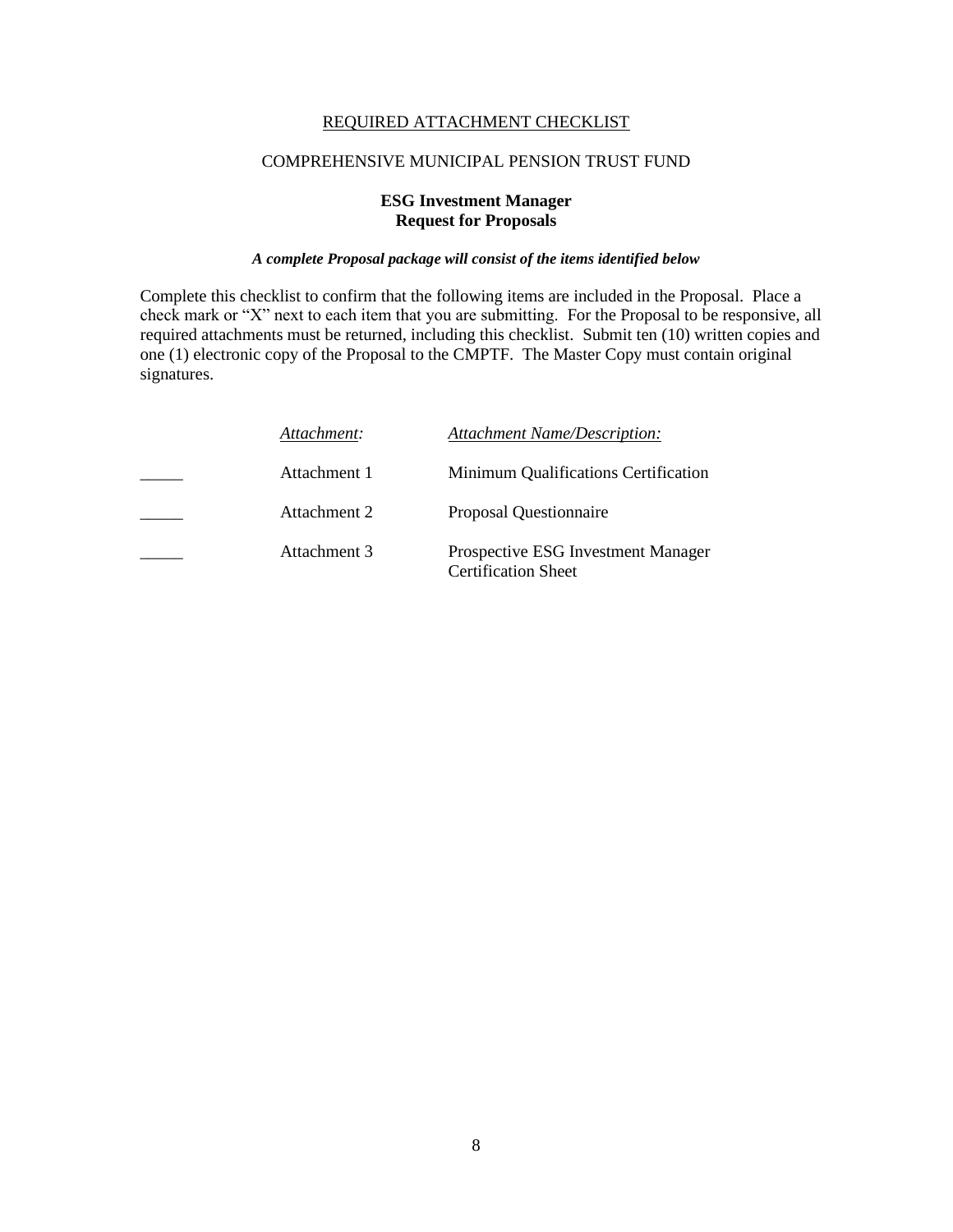## ATTACHMENT 1 – MINIMUM QUALIFICATION CERTIFICATION

### COMPREHENSIVE MUNICIPAL PENSION TRUST FUND

**ESG Investment Manager Request for Proposals**

**\_\_\_\_\_\_\_\_\_\_\_\_\_\_\_\_\_\_\_\_\_\_\_\_\_\_\_\_\_\_\_\_\_\_\_\_\_\_\_\_** Prospective ESG Investment Manager Name

The Prospective ESG Investment Manager must certify that the manager satisfies the minimum qualifications, to the satisfaction of the CMPTF, to be given further consideration. This certification and the associated proposal must contain sufficient information as prescribed to assure the CMPTF of its accuracy. Failure to provide complete information, in the sole judgment of the CMPTF, may result in immediate rejection of the Proposal.

Does the ESG Investment Manager have at least five years of experience as of January 1, 2021, providing the services described under this Request for Proposals (RFP) and warrant that the services are a specialization of the company?

Yes: \_\_\_\_\_\_\_ No: \_\_\_\_\_\_\_

\_\_\_\_\_\_\_\_\_\_\_\_\_\_\_\_\_\_\_\_\_\_\_\_\_\_\_\_\_\_\_\_\_\_\_\_\_ Name of Company

\_\_\_\_\_\_\_\_\_\_\_\_\_\_\_\_\_\_\_\_\_\_\_\_\_\_\_\_\_\_\_\_\_\_\_\_\_\_\_\_\_ \_\_\_\_\_\_\_\_\_\_\_\_\_\_\_\_\_\_\_\_\_\_\_\_\_\_\_\_\_\_\_\_\_\_ Prospective ESG Investment Manager Printed Name – Authorized Signature

Title Date

\_\_\_\_\_\_\_\_\_\_\_\_\_\_\_\_\_\_\_\_\_\_\_\_\_\_\_\_\_\_\_\_\_\_\_\_\_ \_\_\_\_\_\_\_\_\_\_\_\_\_\_\_\_\_\_\_\_\_\_\_\_\_\_\_\_\_\_\_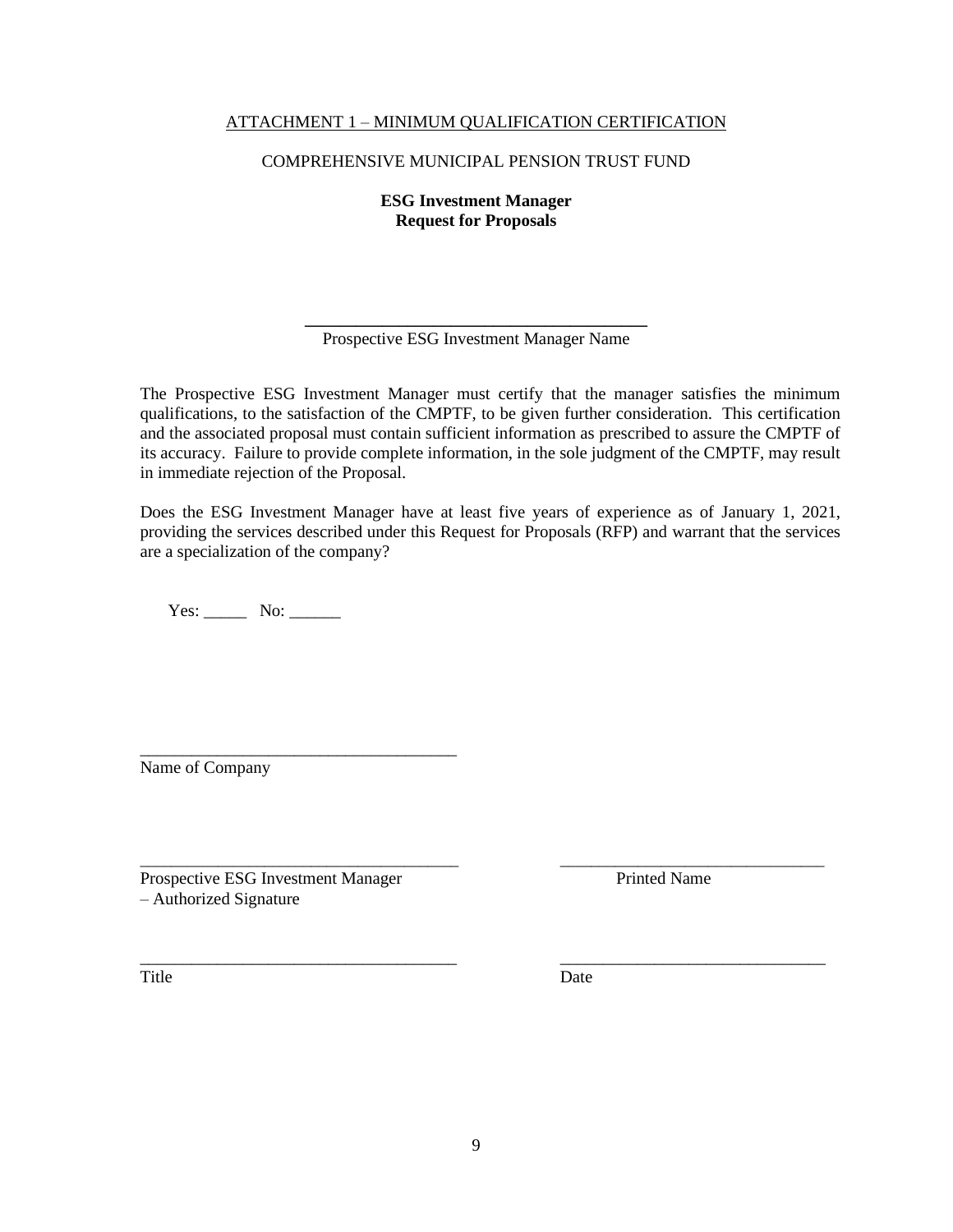#### ATTACHMENT 2 – PROPOSAL QUESTIONNAIRE

#### COMPREHENSIVE MUNICIPAL PENSION TRUST FUND

### **ESG Investment Manager Request for Proposals**

#### **A. INSTRUCTIONS**

All prospective applicants shall complete each of the sections of this questionnaire.

Responses should be clear, concise and must be complete.

COMPANY NAME:

#### MAIN ADDRESS:

#### CONTACT:

| Name:  | <u> 1980 - Jan Stein Berlin, amerikan bisa per</u>                                                                   |  |  |
|--------|----------------------------------------------------------------------------------------------------------------------|--|--|
|        | Title:                                                                                                               |  |  |
|        |                                                                                                                      |  |  |
| Phone: | <u> 1980 - Jan Barbara Barbara, prima prima prima prima prima prima prima prima prima prima prima prima prima pr</u> |  |  |
| Email: |                                                                                                                      |  |  |

This questionnaire is intended to provide the CMPTF with specific information concerning your ability to provide the services as described in this Request for Proposals. Please try to limit your responses to no more than one (1) page per question and complete each response in the same order as in this questionnaire.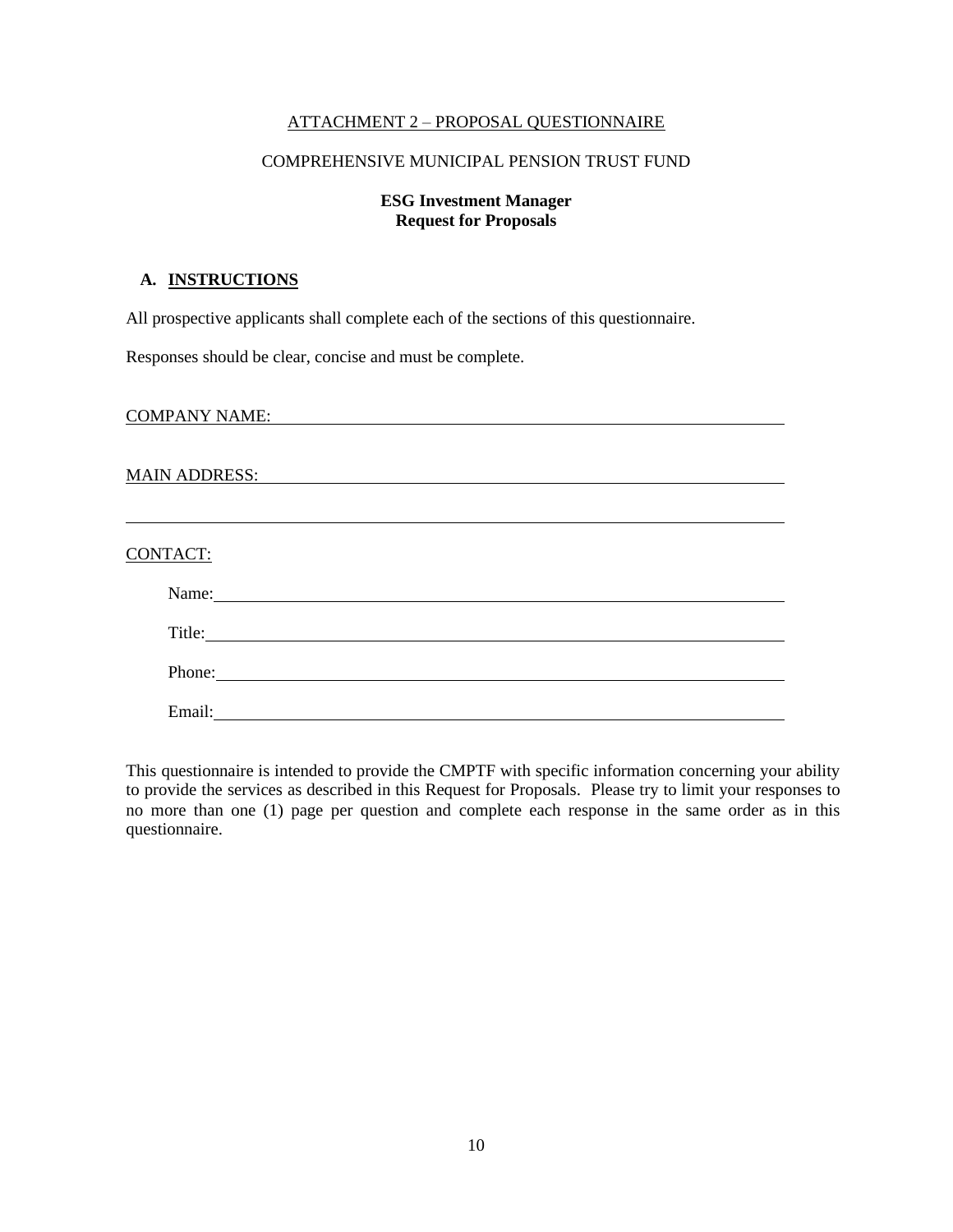# **B. COMPANY INFORMATION**

- 1. Provide a historical overview of your company including ownership and office locations.
- 2. List your company's key professionals in the format provided below. Identify with an asterisk (\*) those who will be assigned to the CMPTF contract. In an Appendix to this questionnaire, provide a detailed biography and current responsibilities for each person identified. Use additional space as required.

| Name | Title | Location | Years with<br>Company | <b>Total Years</b><br>of ESG<br>Investment<br>Experience |
|------|-------|----------|-----------------------|----------------------------------------------------------|
|      |       |          |                       |                                                          |
|      |       |          |                       |                                                          |
|      |       |          |                       |                                                          |
|      |       |          |                       |                                                          |
|      |       |          |                       |                                                          |
|      |       |          |                       |                                                          |

- 3. Is your company currently a party to any professional liability litigation? If so, please provide an explanation.
- 4. Do the services stated in this RFP represent your company's only area of services from both a business focus and source of revenue perspective?
- 5. Does your company provide any other pension-related services to any other persons or entities?
- 6. Please provide the firm's and ESG Product (hereinafter "product") breakdown by clients as of the current date (as measured by % of assets under management) using the following format. Please provide a brief explanation as to the contents of "other."

|                | <b>Corporate</b> | <b>Foundation</b> /<br><b>Endowment</b> | HNW/<br>Family | Insurance/<br><b>Financial</b> | <b>Mutual</b><br><b>Fund</b> | <b>Public</b> |
|----------------|------------------|-----------------------------------------|----------------|--------------------------------|------------------------------|---------------|
| Firm           |                  |                                         |                |                                |                              |               |
| <b>Product</b> |                  |                                         |                |                                |                              |               |

|         | Religious | Taft-<br>Hartley | Sub-<br>Advisory | Wrap* | Other |
|---------|-----------|------------------|------------------|-------|-------|
| Firm    |           |                  |                  |       |       |
| Product |           |                  |                  |       |       |

7. Please provide the firm's and product's breakdown by clients as of the current date (as measure by # of clients under management) using the following format. Please provide a brief explanation as to the contents of "other."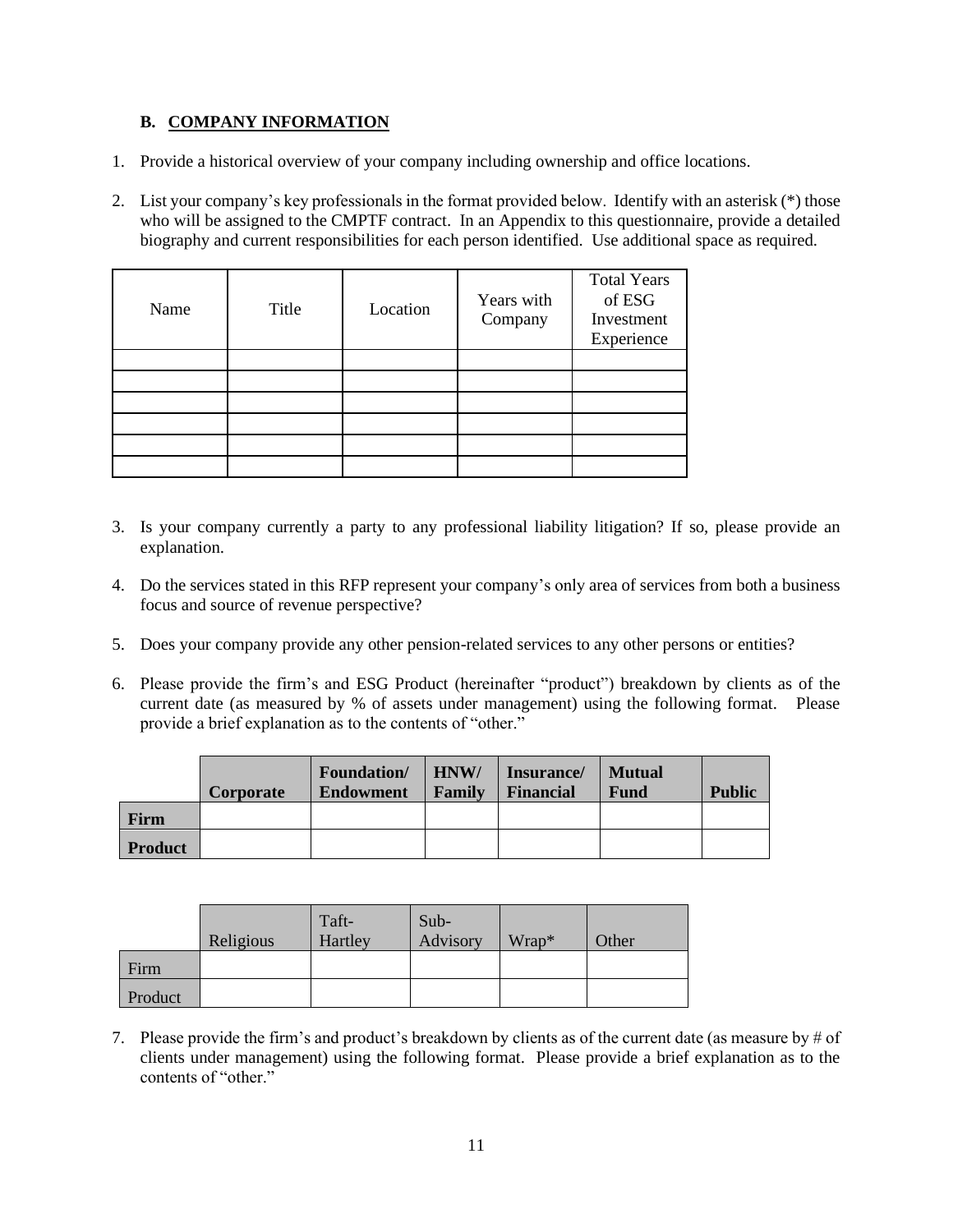|         | Corporate | Foundation/<br>Endowment | HNW/<br>Family | Insurance/<br>Financial | Mutual<br>Fund | Public |
|---------|-----------|--------------------------|----------------|-------------------------|----------------|--------|
| Firm    |           |                          |                |                         |                |        |
| Product |           |                          |                |                         |                |        |

|         | Religious | Taft-<br>Hartley | $Sub-$<br>Advisory | Wrap* | Other |
|---------|-----------|------------------|--------------------|-------|-------|
| Firm    |           |                  |                    |       |       |
| Product |           |                  |                    |       |       |

8. Please provide the approximate client turnover in the firm using the format below.

|                      | 2014 | 2015 | 2016 | 2017 | 2018 | 2019 | 2020 |
|----------------------|------|------|------|------|------|------|------|
| # of Clients Gained  |      |      |      |      |      |      |      |
| Assets (\$MM) Gained |      |      |      |      |      |      |      |
| $#$ of Clients Lost  |      |      |      |      |      |      |      |
| Assets (\$MM) Lost   |      |      |      |      |      |      |      |

9. Please provide the approximate client turnover in the product using the format below.

|                      | 2014 | 2015 | 2016 | 2017 | 2018 | 2019 | 2020 |
|----------------------|------|------|------|------|------|------|------|
| # of Clients Gained  |      |      |      |      |      |      |      |
| Assets (\$MM) Gained |      |      |      |      |      |      |      |
| # of Clients Lost    |      |      |      |      |      |      |      |
| Assets (\$MM) Lost   |      |      |      |      |      |      |      |

**10.** Please provide the following information on the product's client breakdown:

|                             | Assets (in<br>Millions) |
|-----------------------------|-------------------------|
| <b>Average Client Size:</b> |                         |
| Largest:                    |                         |
| Smallest:                   |                         |

11. Describe the resources and methods you utilize to identify and address potential investment issues for your clients.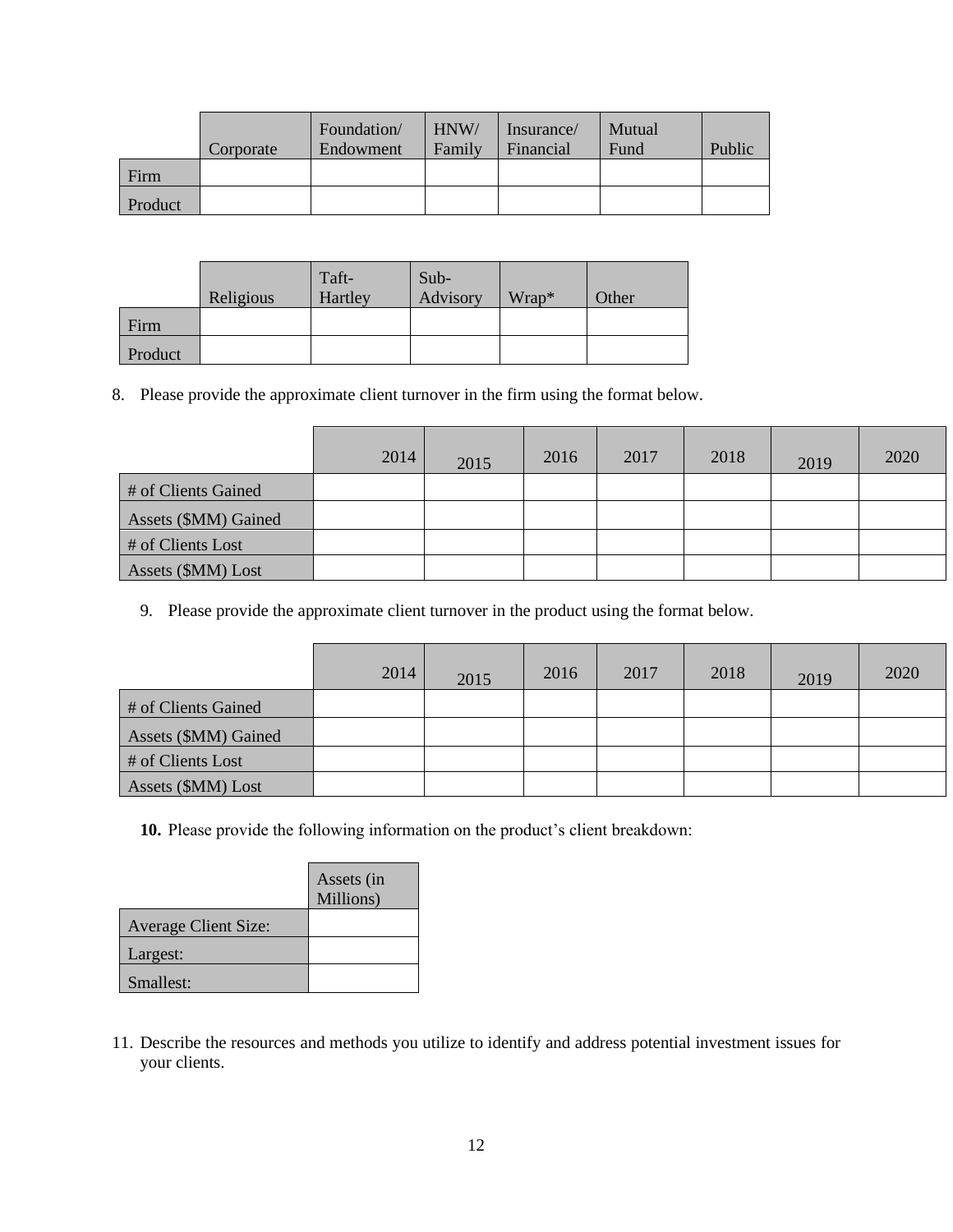- **12.** Please provide brief biographies of the investment professionals (analysts/portfolios managers/traders) for this product.
- **13.** Please discuss the compensation plan of these investment professionals who will be responsible for the CMPTF contract ("professionals"). Please distinguish the differences between the portfolio manager's compensation and analyst compensation.
- **14.** Please specifically describe whether the bonus plans of the professionals are based on asset growth, investment performance, or some combination. If any or part of the compensation is based on investment performance, please specifically cite the performance measurement (performance vs. peers, vs. benchmark) and the time period involved (1 year, 3 years, or a weighted measurement).
- **15.** Are the investment professionals under employment contracts with the firm?
- **16.** What are the terms of the employment contracts, including non-compete clauses?
- **17.** Discuss all turnover of investment professionals (analysts/portfolio managers/traders and marketers) in the firm during the last three years.
- **18.** Is your firm represented by any third-party firm or individual whose purpose is marketing and/or gathering assets for the firm? If so, list all relationships and compensation structure.
- **19.** What is the estimated percentage of time each professional devotes solely to this product?
- **20.** Do your investment professionals invest their own assets in this product?
- **21.** What is the minimum account size for a separately managed portfolio for this product?
- **22.** Please attach a copy of your firm's Code of Ethics.
- **23.** Is your firm affiliated with a broker dealer? If so, please explain.
- **24.** Have you contracted with an outside firm to conduct a GIPS® verification? If yes, please indicate the last verification year and name of outside firm. If yes, please provide the most recent verification letter.
- **25.** Are you a registered investment advisor? Please attach a copy of your ADV Part II.
- **26.** When was your last SEC audit, please be specific by month and year, by the SEC, DOL or any regulatory agency.
- **27.** Please explain any and all findings on your most recent SEC audit, including minor deficiencies. Please attach a copy of the SEC Review findings and firm responses.
- **28.** What is your firm's Errors & Omissions (E&O) Insurance policy limit in millions? Please attach proof of E&O Insurance coverage.
- **29.** Do you have a dedicated compliance officer?
- **30.** Does your compliance officer serve other roles within the firm? If so, please describe.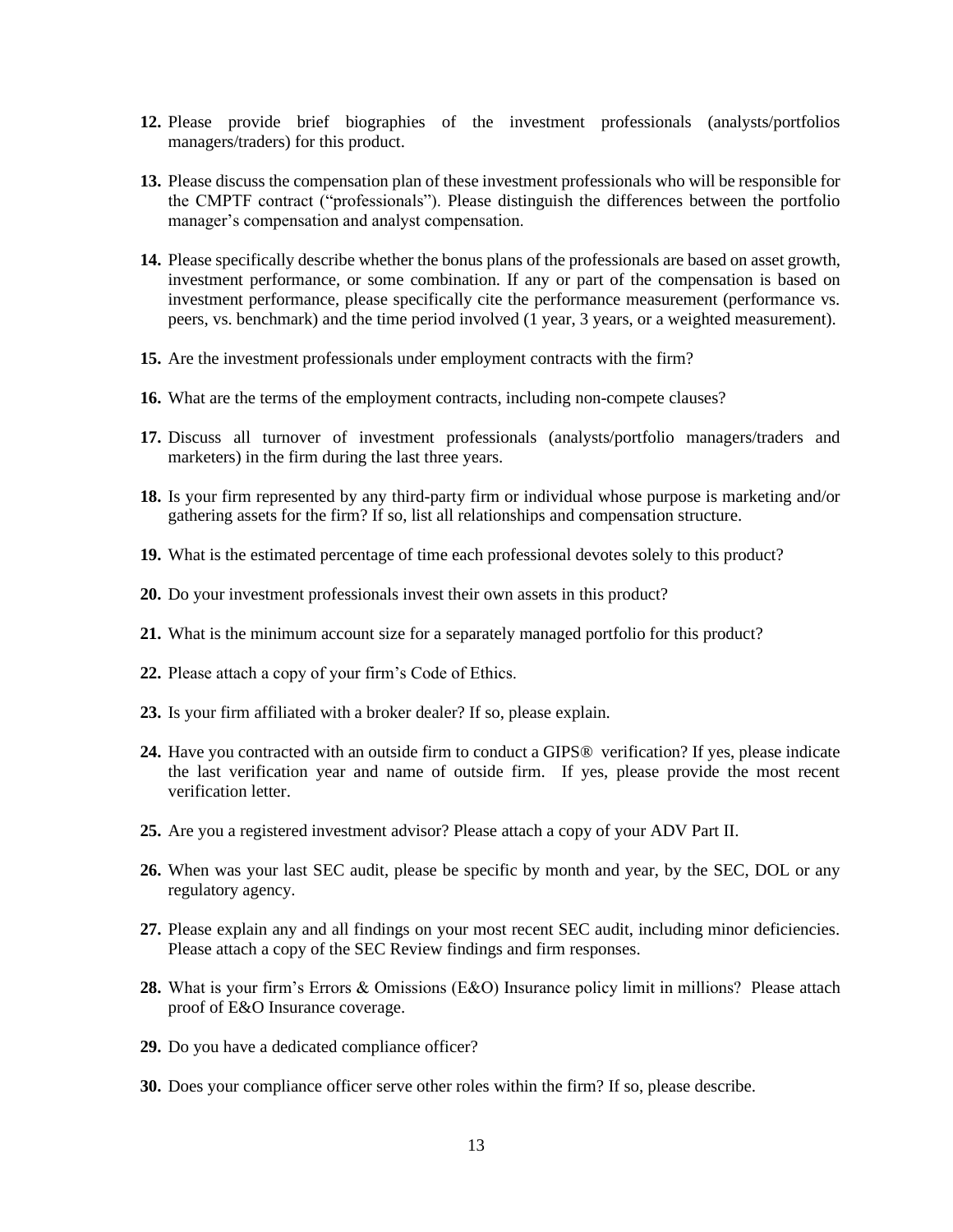- **31.** Who is the firm's independent auditor?
- **32.** How long has the firm's independent auditor been serving in this capacity?
- **33.** Who is the firm's legal counsel, or do you use an in-house legal team?
- **34.** Please provide brief biographies for your legal counsel, indicating how long they have been serving in this capacity.
- **35.** Please describe your firm's disaster recovery and business continuity plans.
- **36.** Please provide a copy of your firm's disaster recovery and business continuity procedures.
- **37.** What is your firm's personal trading policy?
- **38.** Please describe your firm's policy on soft dollar trading.

**39.** If your firm utilizes soft dollar, please list the top five brokers utilized in the last calendar year:

| <b>Broker</b>    |  |
|------------------|--|
|                  |  |
|                  |  |
|                  |  |
|                  |  |
| $\left(5\right)$ |  |
|                  |  |

If your firm utilizes soft dollars, please rank by dollar value, in descending order, your top-five soft dollar relationships within the last year:

| Item/Vendor | Dollar Value (\$) |
|-------------|-------------------|
|             |                   |
|             |                   |
|             |                   |
|             |                   |
|             |                   |

40. Please describe the trading platforms utilized by your firm's trading desk.

- 41. Do you run a 24-hour desk to trade on international exchanges? Please describe how you break out these duties among your trading staff.
- 42. Please discuss your portfolio manager's interaction with your trading desk.
- 43. Please provide a complete review of your firm's investment methodology for the product and the decision-making process. Please comment specifically on:
	- Top-down versus bottom-up analysis, if appropriate
	- Initial stock universe/benchmark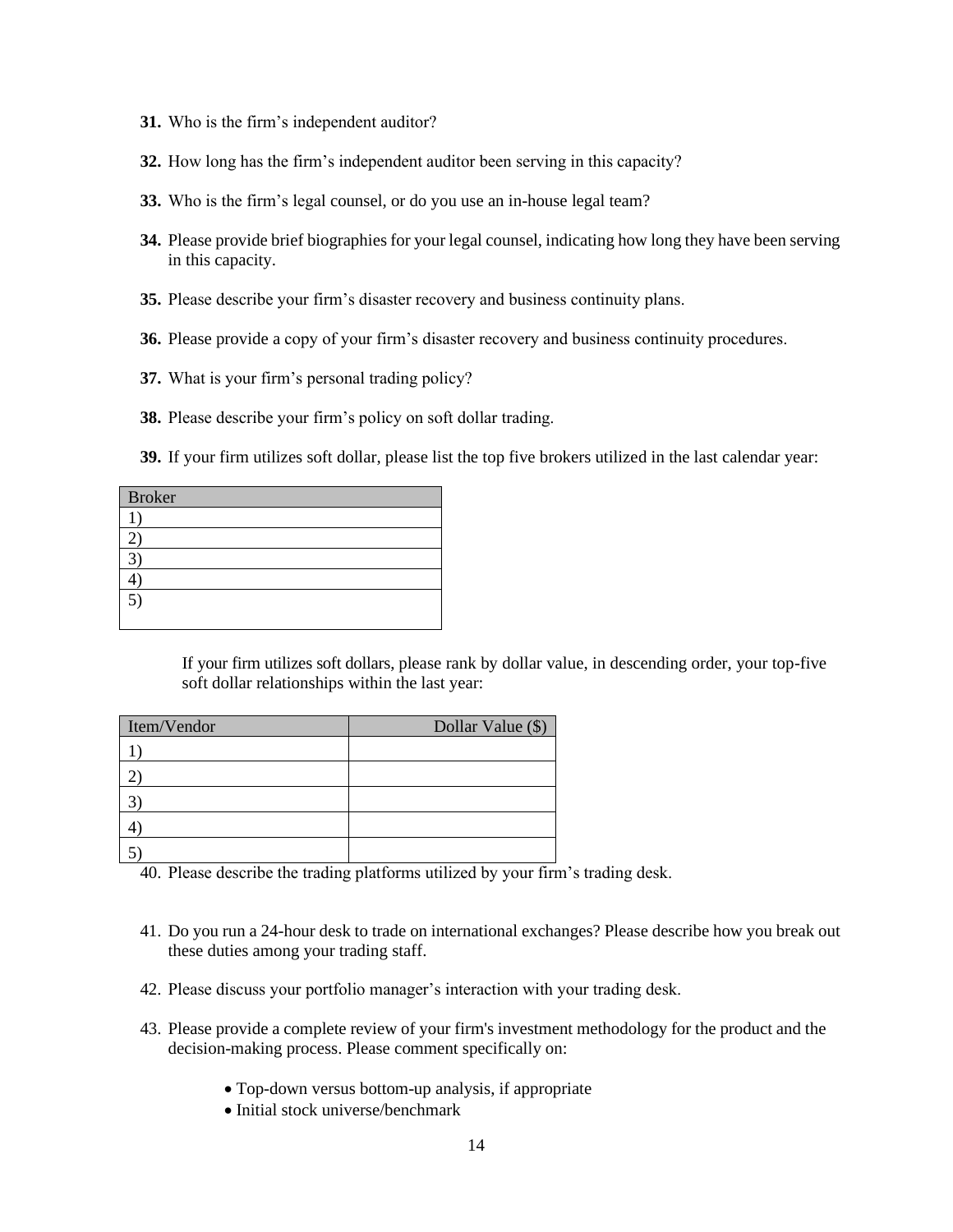- Market capitalization criteria
- Liquidity criteria
- Stock selection criteria
- Buy/sell decision
- Sector weightings
- Country weightings
- Number of portfolio holdings
- Average portfolio turnover
- 44. Against what benchmark is the product evaluated?
- 45. Do you think this is the appropriate benchmark or would you prefer an alternate benchmark? If so, please discuss.
- 46. What part(s) of your process add the most value? Please provide backup data on your answer.
- 47. Has there been a time when the product significantly underperformed its benchmark over a consecutive three-quarter period? If so, please explain.
- 48. Has there been a performance time period for the product that best highlights your investment style? If yes, please explain in detail.
- 49. Have there been any changes to the product's investment process over the past five years? If yes, please describe in detail.
- 50. Please discuss your risk analysis and control methodology for the product.
- 51. Are sector weightings for the product determined relative to a benchmark? If so, what is the range relative to the benchmark?
- 52. Will there ever be a time when a product sector is not represented?
- 53. At what asset level, if any, will you close this product?
- 54. Please discuss your assessment of the current market outlook and how your firm plans to provide superior performance for clients in the years ahead.
- 55. What distinguishes your firm from other investment managers with respect to this product?
- 56. How does the investment process consider ESG factors?
- 57. Are ESG/SRI issues considered separate and apart from traditional financial criteria, or are ESG/SRI issues integrated into a company assessment? Are the sources of ESG/SRI research internal, external, or both?
- 58. Do you allocate specific resources in research to ESG/SRI issues? If so, indicate the relative allocation at the country, sector, and company levels.
- 59. Which ESG/SRI issues do you assess in company evaluation and how do you assess their relevance to the company's long-term business prospects? Examples include, but are not limited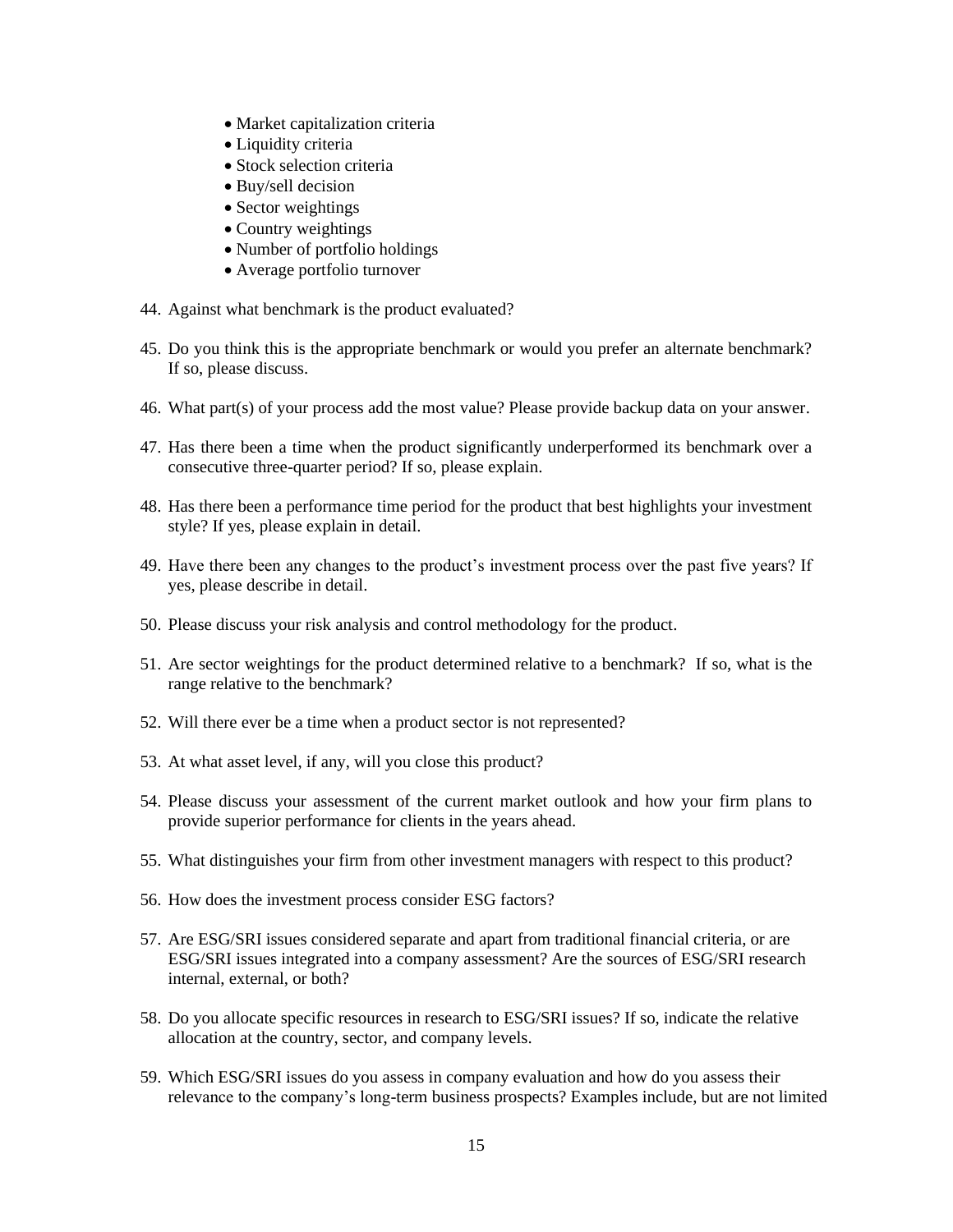to, corporate governance structure, climate change, supply chain integrity, labor practices, and human resource management.

- 60. How, and to what extent, does your firm engage on ESG/SRI issues with the companies in which you invest? What are the reasons behind such the engagement and on what issues do you typically engage? Do you have a method of evaluating your engagement with companies? If so, please describe. If you do not engage, explain why.
- 61. Please describe the process by which data collected through your firm's review and evaluation of corporate ESG/SRI/sustainability reports are quantified and factored into the investment decisionmaking process?
- 62. Is your firm a signatory to the UN Principles for Responsible Investment (UNPRI) or a similar organization? If not, why? If applicable, please provide a copy or link to your most recent UNPRI assessment.
- 63. How do you train your investment professionals on ESG/SRI issues (if applicable)?
- 64. Please include the most recent quarterly annualized returns of your strategy dating back to inception (Qtr, 1 year, 3 year, 5 year, 10 year, Inception) including the relevant benchmark
- 65. Please include the most recent calendar year returns of your strategy for the past 10 years or since inception including the relevant benchmark.
- 66. Please indicate your firm's responsible AUM and the number of clients included in this figure.
- 67. What is the current Most Favored Nations Policy?
- 68. How do you ensure compliance with this policy?
- 69. Describe any potential conflicts of interest your company might encounter if selected to provide the services described in this RFP and how these will be mitigated. Provide a list of and describe your company's professional relationships involving the CMPTF or the City of Pittsburgh in the past five (5) years, together with a statement explaining why such relationships do not constitute a conflict of interest.
- 70. State whether any individual who will be assigned to the contract is a current or former official or employee of the City of Pittsburgh or the CMPTF. If applicable, provide details. State whether any individual who will be assigned to the contract is or has been a registered Federal or Pennsylvania lobbyist in the last five years. If applicable, provide details. State whether any employee of your company has made a contribution to the election campaign of any City of Pittsburgh official within the last two years. If applicable, provide details.
- 71. State whether any employee of your company has made a gift having a value of One Hundred Dollars (\$100) or greater to any official or employee of the City of Pittsburgh within the past twelve months. If applicable, provide details.
- 72. State whether your company has retained any third-party intermediary, agent or lobbyist in the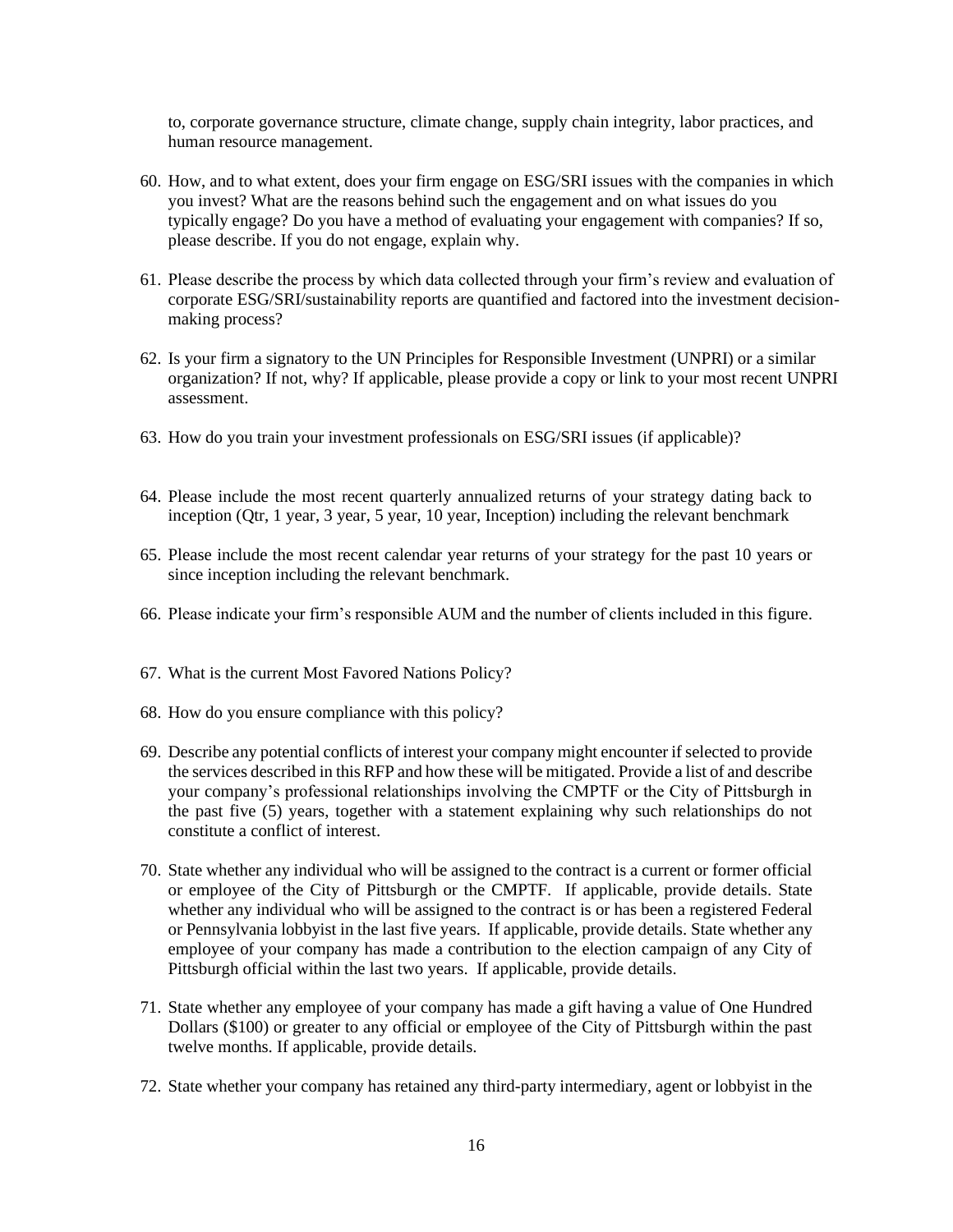past twelve months in connection with the award of this contract. If applicable, provide details.

- 73. State whether any employee of your company has had a direct financial, commercial or business relationship with any official or employee of the City of Pittsburgh within the past twelve months. If applicable, provide details.
- 74. Explain your approach for Minority Business Enterprise (MBE) and Women Business Enterprise ("WBE") participation in the services that you would provide for the CMPTF.
- 75. List five client references for which the company has provided the services listed in Section B, Scope of Services, within the past three (3) years. The CMPTF reserves the right to contact any of the client references and to conduct reference checks beyond that supplied by the Prospective ESG Investment Manager.

# **C. FEES**

Set forth with specificity the fees the prospective ESG Investment Manager would charge the CMPTF to serve as its ESG Investment Manager. The ESG Investment Manager shall include whether these fees are discounted for a public institution.

The ESG Investment Manager also must provide how direct and indirect costs may be incurred by the CMPTF, including but not limited to travel, filing fees, and copying charges.

Once the ESG Investment Manager is selected, the fee may be further revised depending on factors that may affect the proposed fee. In no case will the revised fee be higher than the fee contained in the Proposal. The length of the Engagement will be two (2) years.